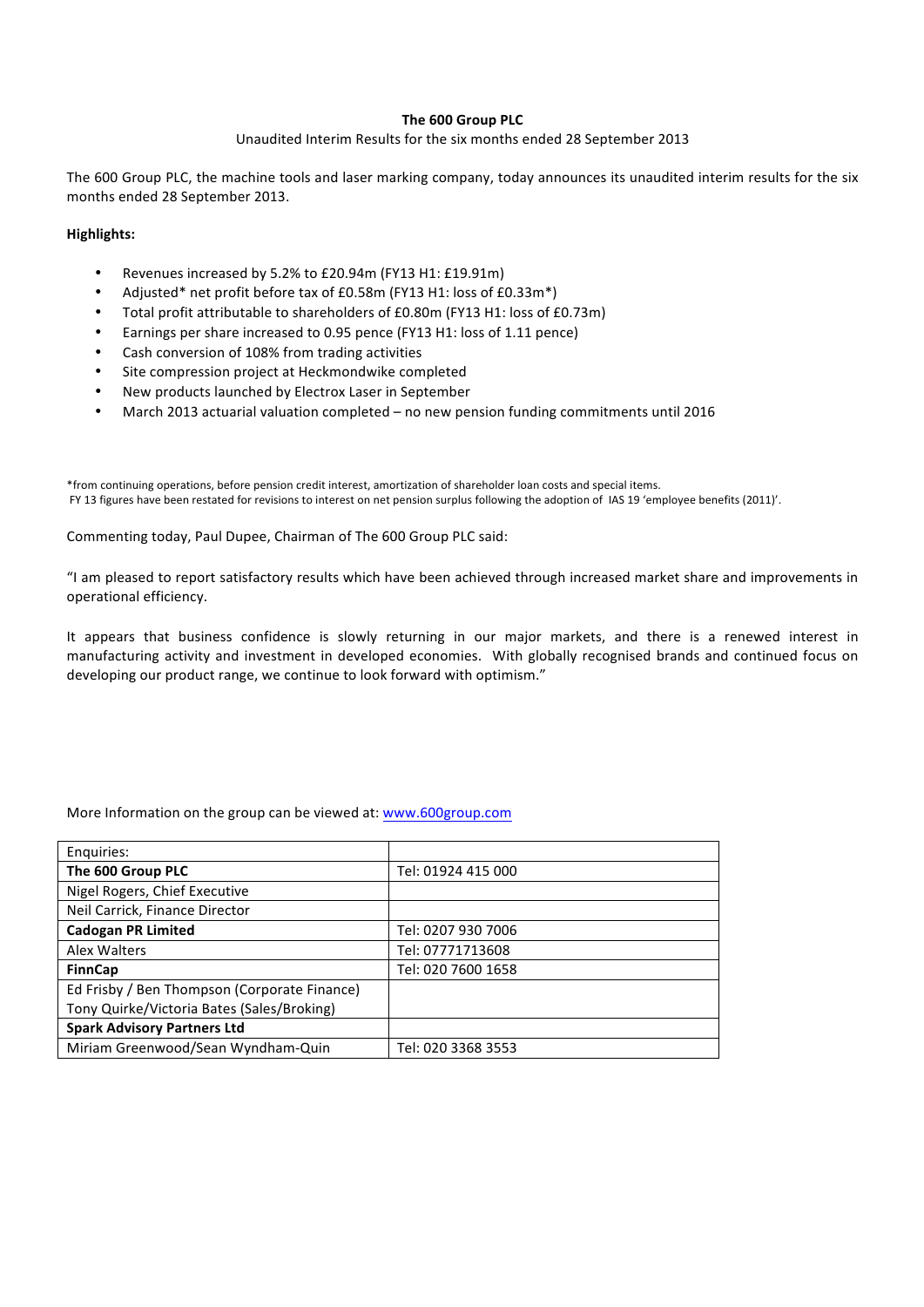### **The 600 Group Plc**

# **Chairman's Statement for the six months ended 28 September 2013**

### **Overview**

I am pleased to report satisfactory financial results for the six month period ended 28 September 2013. These have been delivered despite reductions in total industry demand for machine tools in most major geographical markets in the first half of the year, although we expect business confidence overall to improve in the second half.

# **Results and dividend**

Revenue increased by 5.2% to £20.94m (FY13 H1: £19.91m from continuing operations) generating a net operating profit of £0.77m (FY13 H1: net operating loss of £0.07m from continuing operations, but before special items).

Gross margins increased to 33.0% of revenues (FY13 H1: 31.2%), and net operating margin improved to 3.7% of revenues (FY13 H1: loss of 2.0% of revenues).

After taking account of interest on bank borrowings, the underlying Group pre-tax profit before pension credit interest and amortisation of shareholder loan costs (and discontinued activities and special items in the prior year only) was £0.58m (FY13 H1: loss of £0.33m).

The total profit attributable to shareholders of the Group for the financial period was £0.80m (FY13 H1: loss of £0.73m), providing earnings of 0.95 pence per share (FY13 H1: loss of 1.11 pence)

The Board does not recommend that any dividend payment be made.

# **Operating activities**

### *Machine tools and precision engineered components*

Group companies design and develop metal cutting machine tools sold under the brand names Colchester, Harrison and Clausing and design and manufacture precision engineering components under the brand names Pratt Burnerd and Gamet. The results of these activities were as follows:

|                  | <b>FY14 H1</b><br>£000 | <b>FY13 H1</b><br>£000<br>Restated |
|------------------|------------------------|------------------------------------|
| Revenues         | 17,648                 | 16,494                             |
| Operating profit | 1,213                  | 454                                |
| Operating margin | 6.9%                   | 2.8%                               |

Revenue growth worldwide in the period of 7% was driven by increased market share in Europe, where sales were up by more than 35% compared with the equivalent period last year. Demand in the UK improved steadily throughout the period, although overall market activity in Eurozone countries remained relatively weak compared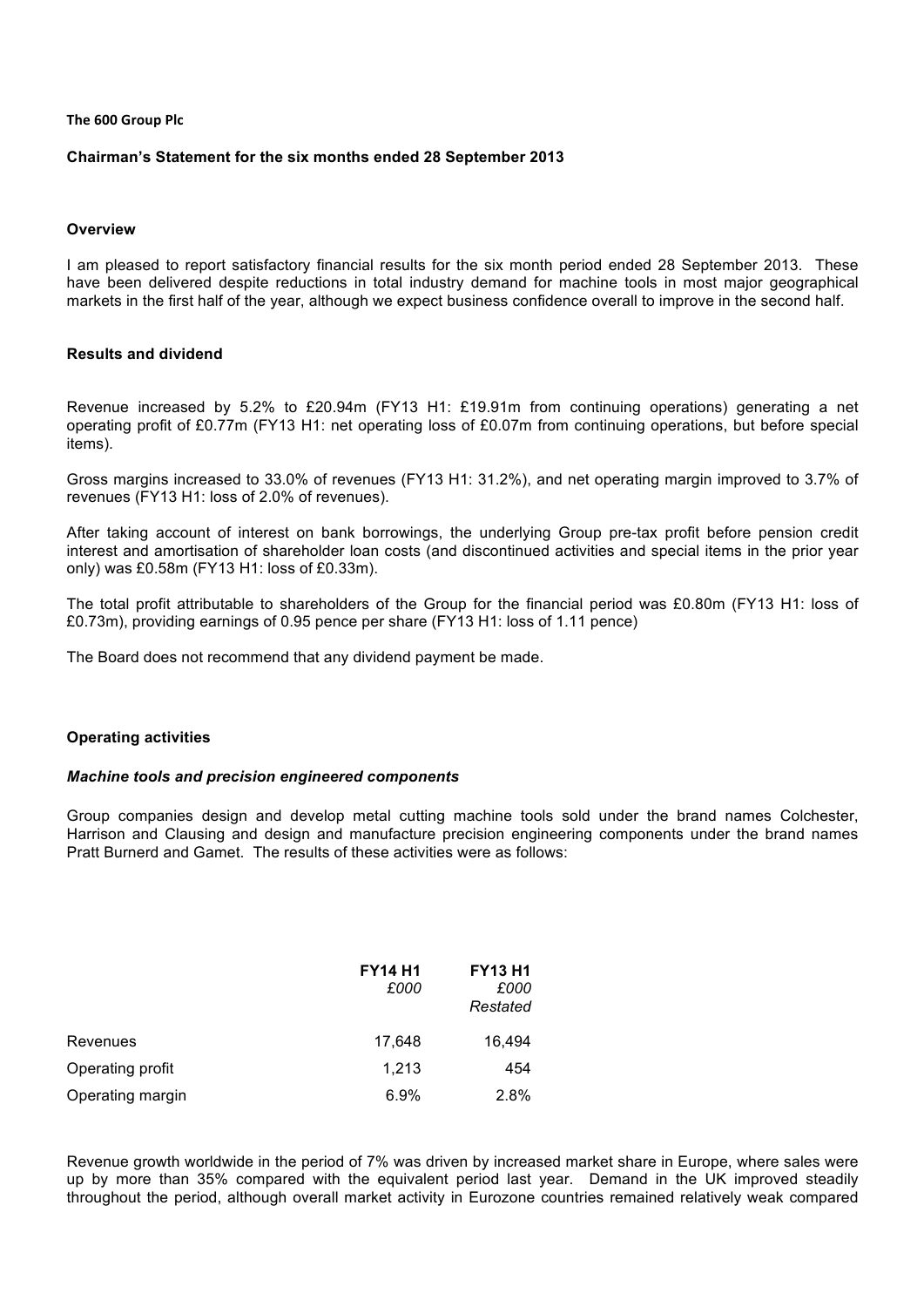with the prior year. Machine availability and throughput continued to improve, and lead times for delivery to distributors and end users have now been fully normalised.

Market conditions in North America in the first quarter were slower, as anticipated, but gathered momentum as the period continued. Overall revenues for North America fell around 7% compared with the prior year, although we believe that this reduction was less marked than the equivalent for the industry as a whole, implying a gain in market share.

Demand in Australia was very subdued as a result of government austerity, coupled with low levels of investment in extractive industries, in the run up to the recent elections. Sales reduced by more than 20% compared with last year, although the impact on profitability was mitigated by tight control of overhead costs.

Operating margins improved by 4.1% to 6.9% of revenues. This reflected the significant operational gearing effect of additional throughput in Europe, and the higher margin/mix of component and aftermarket sales, mainly in North America. Furthermore, the compression of manufacturing operations into the reduced site footprint at Heckmondwike was completed in September 2013, and the further benefits of this project on operating efficiency and overhead costs are expected to flow into the second half of the year.

Since the period end, the Group has regained exclusive rights to the distribution of Colchester branded products in Germany, the largest market in Europe. This important development is expected to provide opportunities to further increase market share in the territory by the end of the current financial year.

# **Laser marking**

Electrox designs, develops and manufactures equipment for the permanent marking of a wide variety of materials using lasers from its operations at Letchworth Garden City. Results for the financial period were as follows:

|                  | <b>FY14 H1</b><br>£000 | <b>FY13 H1</b><br>£000<br>Restated |
|------------------|------------------------|------------------------------------|
| Revenues         | 3,455                  | 3,495                              |
| Operating profit | 144                    | 110                                |
| Operating margin | 4.2%                   | 3.1%                               |

The main objective for Electrox during the period was to maintain revenues and profitability whilst completing the design and launch of a brand new range of laser marking equipment and workstations at the EMO trade exhibition in September. In the event, this was achieved, with revenues at similar levels and operating margins improved to 4.2% of revenues.

The full range of new products was completed and launched on time, and was well received by the market. The Electrox EMS family of workstations is modular in design, and offers improved flexibility, ease of use, performance and reliability over its predecessors. Further new products and software upgrades are expected to come on stream during the second half of the financial year.

Since the period end, order intake for the new range has commenced at levels consistent with our expectations, confirming that Electrox is regaining its reputation for technical excellence and innovative design solutions.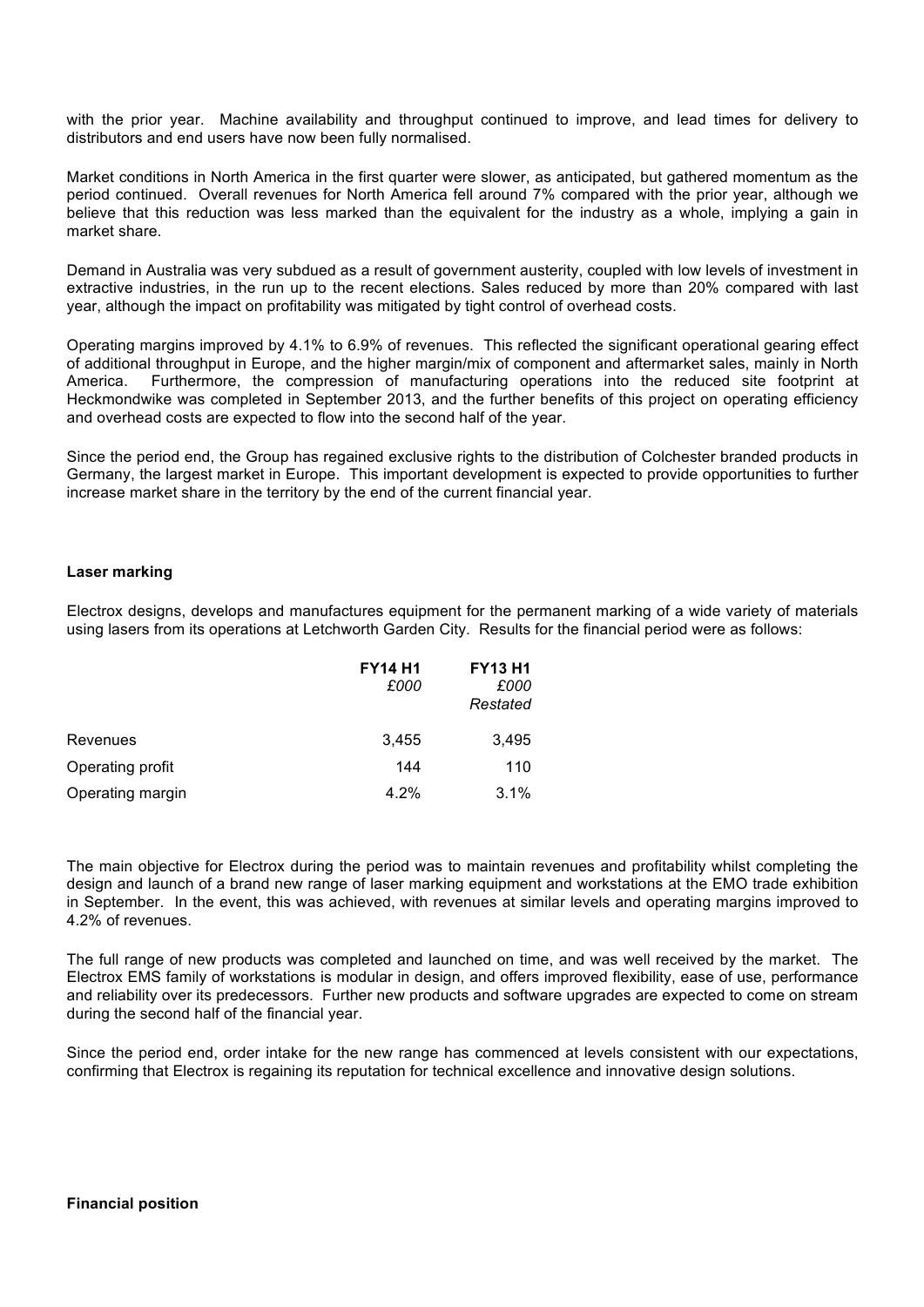Net assets increased to £21.85m despite the adverse effect of £0.6m of exchange rate movements on the retranslation of foreign net assets. Net assets excluding the effect of pension schemes (net of associated taxation) were £9.79m.

Cash flow generated from operations was £0.83m, or 108% of operating profit, compared with an outflow from operations exceeding £2.5m in the prior year.

Net debt increased slightly from £5.41m to £5.60m, primarily to finance investment in fixed assets and product development, resulting in gearing of 25.6% (March 2013: 25.0%). Gearing after excluding net pension assets was 57.2% (March 2013: 61.1%).

# **UK pension scheme**

In October 2013 the Company reached agreement with the Trustee of the 600 Group Pension Scheme ("the Scheme") regarding the triennial valuation of the Scheme as at 31 March 2013 as set out in Note 11. This confirmed that contributions by the Company will not be considered again until the next triennial valuation due in 2016.

### **Possible bid approach**

On 11 September 2013 the Company announced that it had received an approach from Qingdao D&D Investment Group Co Limited that may or may not lead to a cash offer being made for the Company. Discussions are ongoing, and in accordance with the City Code on Takeovers and Mergers (" the Code") the relevant deadline either to announce a firm intention to make an offer for the Company in accordance with Rule 2.7 of the Code or announce that it does not intend to make an offer (in which case the announcement will be treated as a statement to which Rule 2.8 of the Code applies) is 5pm on 4 December 2013.

There can be no certainty that an offer will be made, nor as to the terms on which any offer will be made. A further update announcement will be made as and when appropriate.

### **Outlook**

Recent industry forecasts<sup>\*</sup> indicate that outlook for the machine tool consumption worldwide is expected to show growth of 5.2% in 2014, with the most significant contribution from the Americas at 7.3%, compared with a decline of 8.2% worldwide (3.8% Americas) in 2013.

It appears that business confidence is slowly returning in our major markets, and there is a renewed interest in manufacturing activity and investment in developed economies. With globally recognised brands and continued focus on developing our product range, we continue to look forward with optimism.

**Paul Dupee Chairman 20 November 2013**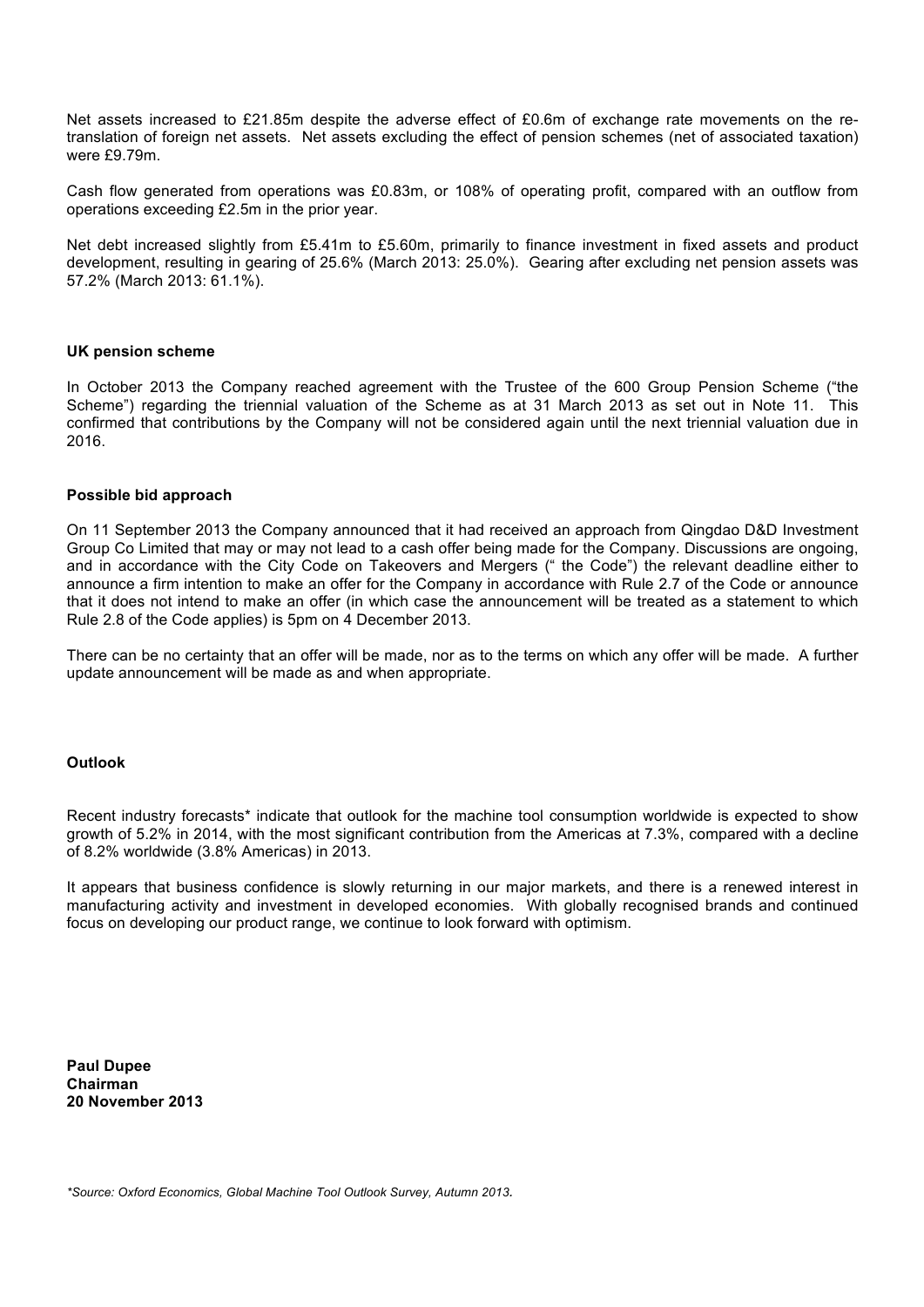# **Condensed consolidated income statement (unaudited)**

for the 26 week period ended 28 September 2013

|                                                                                                                         | 26 weeks<br><b>Ended</b> | 26 weeks<br>ended | 52 weeks<br>Ended |
|-------------------------------------------------------------------------------------------------------------------------|--------------------------|-------------------|-------------------|
|                                                                                                                         | 28September              | 29 September      | 29 March          |
|                                                                                                                         | 2013                     | 2012*             | 2013*             |
|                                                                                                                         |                          |                   |                   |
|                                                                                                                         | £'000                    | £'000             | £'000             |
| Continuing                                                                                                              |                          |                   |                   |
| <b>Revenue</b>                                                                                                          | 20,937                   | 19,911            | 41,788            |
| Cost of sales                                                                                                           | (14, 019)                | (13, 705)         | (29, 138)         |
| <b>Gross profit</b>                                                                                                     | 6,918                    | 6,206             | 12,650            |
| Other operating income                                                                                                  | 90                       | 38                | 79                |
| Net operating expenses                                                                                                  | (6, 241)                 | (6,648)           | (11,058)          |
| <b>Operating profit/(loss)</b>                                                                                          | 767                      | (404)             | 1,671             |
| Bank and other interest                                                                                                 | $\mathbf{2}$             | 11                | $\overline{7}$    |
| Interest on pension surplus                                                                                             | 421                      | 309               | 618               |
| Financial income                                                                                                        | $\overline{423}$         | 320               | 625               |
| Bank and other interest                                                                                                 | (184)                    | (523)             | (469)             |
| Amortisation of shareholder loan costs                                                                                  | (63)                     | (52)              | (117)             |
| Financial expense                                                                                                       | (247)                    | (575)             | (586)             |
| Profit/(loss) before tax                                                                                                | 943                      | (659)             | 1,710             |
| Income tax(charge)/credit                                                                                               | (142)                    | 430               | 646               |
| Profit/(loss)for the period from continuing operations                                                                  | 801                      | (229)             | 2,356             |
| Post tax loss of discontinued operations                                                                                |                          | (501)             | (295)             |
| Total profit/(loss) for the financial period attributable to<br>equity holders of the parent                            | 801                      | (730)             | 2,061             |
| *restated for revisions to interest on pensions surplus in<br>respect of IAS 19 'Employee Benefits (2011)'- see note 11 |                          |                   |                   |
|                                                                                                                         |                          |                   |                   |
| <b>Basic EPS</b><br>- continuing                                                                                        | 0.95p                    | (0.35)p           | 3.14p             |
| - discontinued                                                                                                          |                          | (0.76)p           | (0.39)p           |
| - Total                                                                                                                 | 0.95p                    | (1.11)p           | 2.75p             |
| <b>Diluted EPS- continuing</b>                                                                                          | 0.94p                    | (0.35)p           | 3.08 <sub>p</sub> |
| - discontinued                                                                                                          |                          | (0.76)p           | (0.39)p           |
| - Total                                                                                                                 | 0.94 <sub>D</sub>        | (1.11)p           | 2.69 <sub>p</sub> |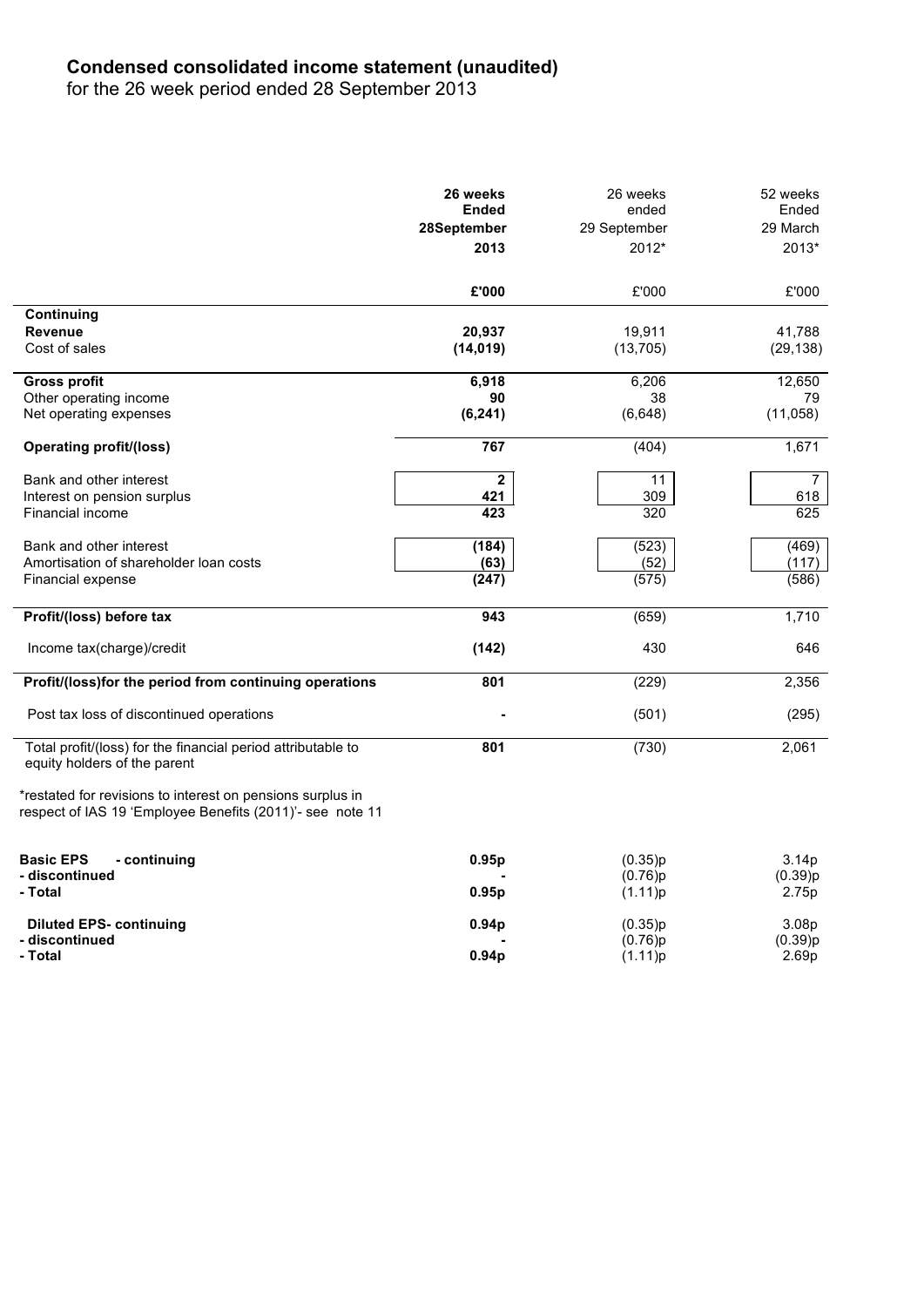# **Condensed consolidated statement of comprehensive income and expense (unaudited)**

for the 26 week period ended 28 September 2013

|                                                                                      | 26 weeks     | 26 weeks     | 52 weeks |
|--------------------------------------------------------------------------------------|--------------|--------------|----------|
|                                                                                      | ended        | ended        | Ended    |
|                                                                                      | 28 September | 29 September | 30 March |
|                                                                                      | 2013         | 2012         | 2013     |
|                                                                                      | £000         | £000         | £000     |
| Profit/(Loss) for the period                                                         | 801          | (730)        | 2,061    |
| Other comprehensive (expense)/income:                                                |              |              |          |
| Items that will not be reclassified to the Income Statement:                         |              |              |          |
| Net actuarial loss on employee benefit schemes                                       | (68)         | (6,086)      | 4,291    |
| Impact of changes to defined benefit asset limit                                     |              | 12,940       | 12,940   |
| Deferred taxation                                                                    | 24           | (2,994)      | (5,730)  |
| Total items that will not be reclassified to the Income<br><b>Statement:</b>         | (44)         | 3,860        | 11,501   |
| Items that are or may in the future be reclassified to the<br>Income Statement:      |              |              |          |
| Foreign exchange translation differences                                             | 65           |              |          |
| Revaluation movement in respect of assets held for sale                              |              |              | (616)    |
| Total items that are or may be reclassified subsequently<br>to the Income Statement: | 65           |              | (616)    |
| Other comprehensive income for the period, net of<br>income tax                      | 21           | 3,860        | 10,885   |
| Total comprehensive income for the period                                            | 822          | 3,130        | 12,946   |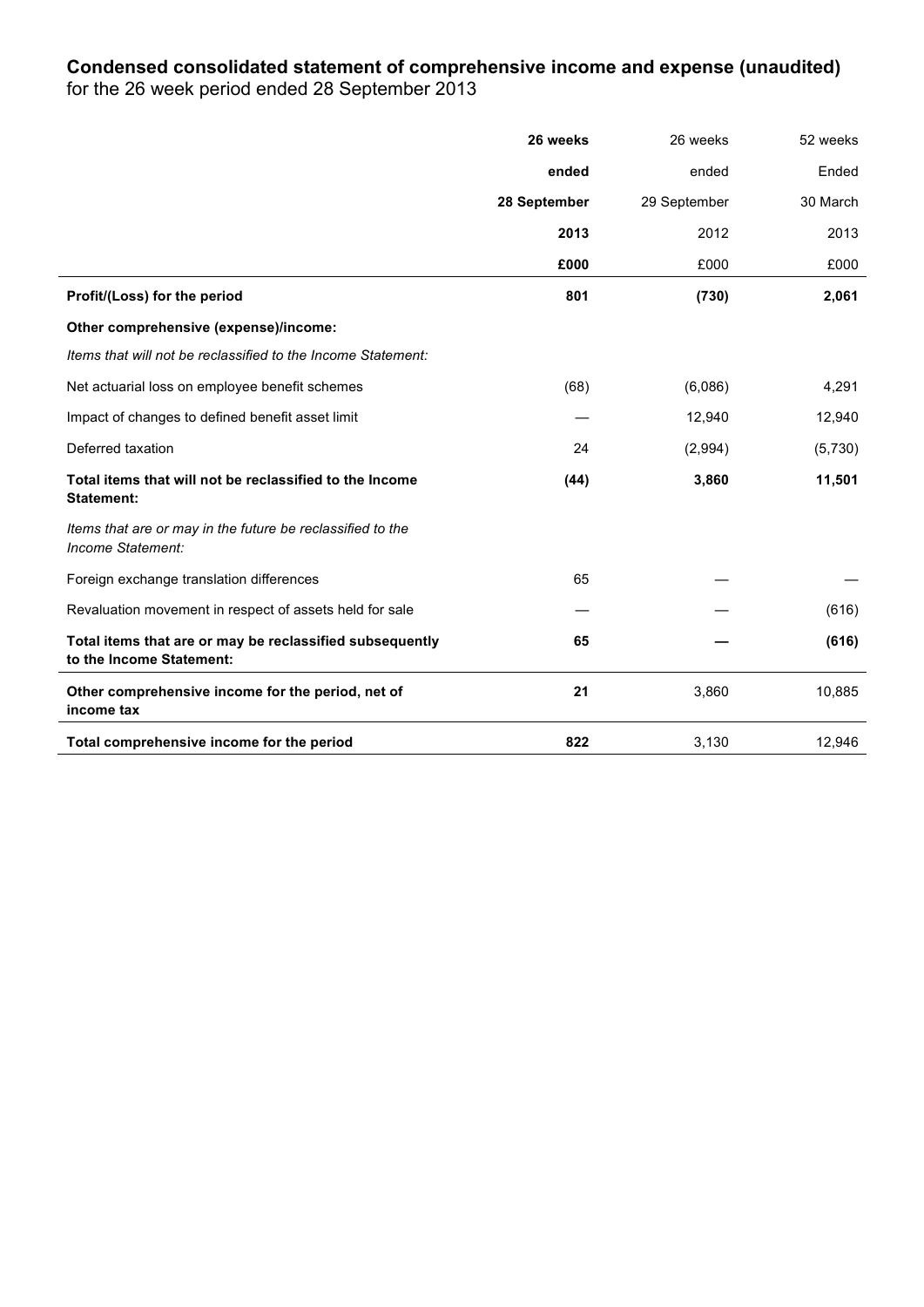# **Condensed Consolidated statement of financial position (unaudited)**

As at 28 September 2013

|                                | As at        | As at        | As at     |
|--------------------------------|--------------|--------------|-----------|
|                                | 28 September | 29 September | 30 March  |
|                                | 2013         | 2012         | 2013      |
|                                | £000         | £000         | £000      |
| <b>Non-current assets</b>      |              |              |           |
| Property, plant and equipment  | 4,299        | 4,363        | 4,500     |
| Intangible assets              | 1,530        | 1,018        | 1,297     |
| Employee benefits              | 18,554       | 5,001        | 18,105    |
| Deferred tax assets            | 3,089        | 1,473        | 3,120     |
|                                | 27,472       | 11.855       | 27,022    |
| <b>Current assets</b>          |              |              |           |
| Inventories                    | 9,194        | 10,967       | 10,273    |
| Trade and other receivables    | 5,794        | 6,191        | 6,183     |
| Assets held for sale           |              | 2,103        |           |
| Cash and cash equivalents      | 1,253        | 892          | 1,025     |
|                                | 16,241       | 20,153       | 17,481    |
| <b>Total assets</b>            | 43,713       | 32,008       | 44,503    |
| <b>Non-current liabilities</b> |              |              |           |
| Loans and other borrowings     | (5,006)      | (5,912)      | (5,100)   |
| Deferred tax liability         | (7, 582)     | (3,864)      | (7, 597)  |
|                                | (12, 588)    | (9,776)      | (12, 697) |
| <b>Current liabilities</b>     |              |              |           |
| Trade and other payables       | (6, 142)     | (7, 574)     | (6,973)   |
| Income tax payable             | (293)        | (197)        | (535)     |
| Provisions                     | (943)        | (1, 149)     | (1, 309)  |
| Loans and other borrowings     | (1,899)      | (1,867)      | (1, 332)  |
|                                | (9, 277)     | (10, 787)    | (10, 149) |
| <b>Total liabilities</b>       | (21, 865)    | (20, 563)    | (22, 846) |
| <b>Net assets</b>              | 21,848       | 11,445       | 21,657    |
| Shareholders' equity           |              |              |           |
| Called-up share capital        | 14,581       | 14,579       | 14,579    |
| Share premium account          | 16,885       | 16,858       | 16,858    |
| Revaluation reserve            | 835          | 1,077        | 909       |
| Capital redemption reserve     | 2,500        | 2,500        | 2,500     |
| Equity reserve                 | 176          | 170          | 173       |
| <b>Translation reserve</b>     | 1,271        | 1,346        | 1,860     |
| Retained earnings              | (14, 400)    | (25,085)     | (15, 222) |
| <b>Total equity</b>            | 21,848       | 11,445       | 21,657    |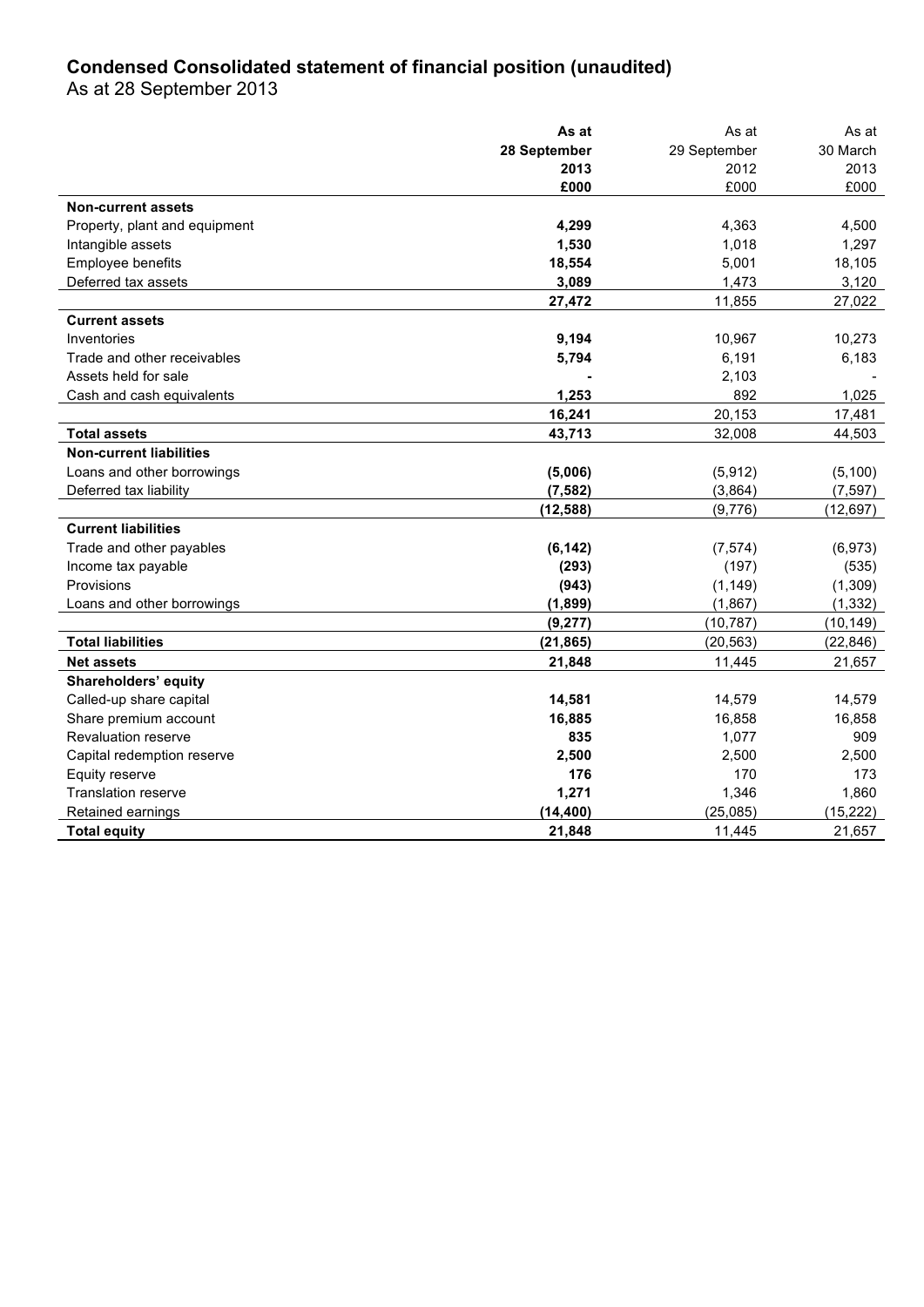# **Condensed Consolidated statement of changes in equity (unaudited)**

As at 28 September 2013

|                                                  | called up   | share                 |                        | capital       |               |             |           |               |
|--------------------------------------------------|-------------|-----------------------|------------------------|---------------|---------------|-------------|-----------|---------------|
|                                                  |             | share premium         | Revaluation redemption |               | Translation   | Equity      | Retained  |               |
|                                                  |             | capital account       | reserve                | reserve       | reserve       | reserve     | earnings  | Total         |
| At 31 March 2012                                 | £000        | £000<br>14,375 15,645 | £000<br>1,080          | £000<br>2,500 | £000<br>1,487 | £000<br>167 | £000      | £000<br>6,987 |
|                                                  |             |                       |                        |               |               |             | (28, 267) |               |
| Loss for the period                              |             |                       |                        |               |               |             | (730)     | (730)         |
| Other comprehensive income:                      |             |                       |                        |               |               |             |           |               |
| Foreign currency translation                     |             |                       | (3)                    |               | (141)         |             |           | (144)         |
| Net actuarial losses on employee benefit schemes |             |                       |                        |               |               |             | (6,086)   | (6,086)       |
| Impact of changes to defined benefit asset limit |             |                       |                        |               |               |             | 12,940    | 12,940        |
| Deferred tax                                     |             |                       |                        |               |               |             | (2,994)   | (2,994)       |
| Total comprehensive income                       |             |                       | (3)                    |               | (141)         |             | 3,130     | 2,986         |
| Transactions with owners:                        |             |                       |                        |               |               |             |           |               |
| Share capital subscribed for                     | 204         | 1,213                 |                        |               |               |             |           | 1,417         |
| Shareholder loan issue with convertible warrants |             |                       |                        |               |               | 3           |           | 3             |
| Credit for share-based payments                  |             |                       |                        |               |               |             | 52        | 52            |
| Total transactions with owners                   |             | 204 1,213             |                        |               |               | 3           | 52        | 1,472         |
| At 29 September 2012                             |             | 14,579 16,858         | 1,077                  | 2,500         | 1,346         | 170         | (25,085)  | 11,445        |
| Profit for the period                            |             |                       |                        |               |               |             | 2,791     | 2,791         |
| Other comprehensive income:                      |             |                       |                        |               |               |             |           |               |
| Foreign currency translation                     |             |                       | 29                     |               | 514           |             |           | 543           |
| Net actuarial gains on employee benefit schemes  |             |                       |                        |               |               |             | 10,377    | 10,377        |
| Impact of assets disposed of                     |             |                       | (197)                  |               |               |             | (616)     | (813)         |
| Deferred tax                                     |             |                       |                        |               |               |             | (2,736)   | (2,736)       |
| Total comprehensive income                       |             |                       | (168)                  |               | 514           |             | 9,816     | 10,162        |
| Transactions with owners:                        |             |                       |                        |               |               |             |           |               |
| Shareholder loan issue with convertible warrants |             |                       |                        |               |               | 3           |           | 3             |
| Credit for share-based payments                  |             |                       |                        |               |               |             | 47        | 47            |
| Total transactions with owners                   |             |                       |                        |               |               | 3           | 47        | 50            |
| At 30 March 2013                                 |             | 14,579 16,858         | 909                    | 2,500         | 1,860         | 173         | (15, 222) | 21,657        |
| Profit for the period                            |             |                       |                        |               |               |             | 801       | 801           |
| Other comprehensive income:                      |             |                       |                        |               |               |             |           |               |
| Foreign currency translation                     |             |                       | (74)                   |               | (589)         |             | 37        | (626)         |
| Net actuarial losses on employee benefit schemes |             |                       |                        |               |               |             | (68)      | (68)          |
| Deferred tax                                     |             |                       |                        |               |               |             | 24        | 24            |
| Total comprehensive income                       |             |                       | (74)                   | -             | (589)         |             | 794       | 131           |
| Transactions with owners:                        |             |                       |                        |               |               |             |           |               |
| Share capital subscribed for                     | 2           | 27                    |                        |               |               |             |           | 29            |
| Shareholder loan issue with convertible warrants |             |                       |                        |               |               | 3           |           | 3             |
| Credit for share-based payments                  |             |                       |                        |               |               |             | 28        | 28            |
| Total transactions with owners                   | $\mathbf 2$ | 27                    |                        |               |               | 3           | 28        | 60            |
| At 28 September 2013                             |             | 14,581 16,885         | 835                    | 2,500         | 1,271         | 176         | (14, 400) | 21,848        |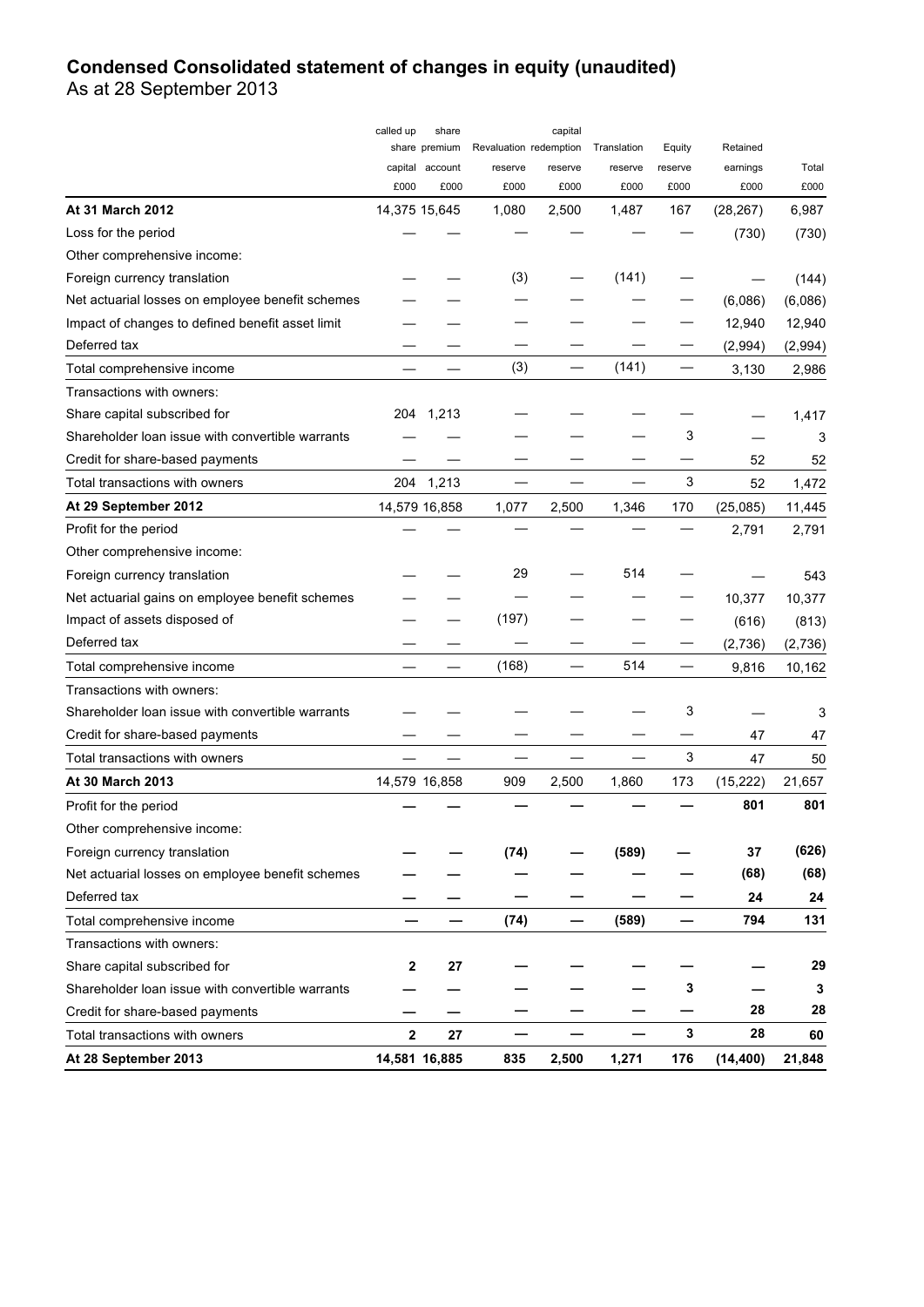# **Condensed consolidated cash flow statement (unaudited)**

for the 26 week period ended 28 September 2013

|                                                           | 26 weeks     | 26 weeks     | 52 weeks |
|-----------------------------------------------------------|--------------|--------------|----------|
|                                                           | ended        | ended        | To       |
|                                                           | 28 September | 29 September | 30 March |
|                                                           | 2013         | 2012         | 2013     |
|                                                           | £000         | £000         | £000     |
| Cash flows from operating activities                      |              |              |          |
| Profit/(loss) for the period                              | 801          | (730)        | 2,061    |
| <b>Adjustments for:</b>                                   |              |              |          |
| Amortisation of development expenditure                   | 37           | 49           | 87       |
| Depreciation                                              | 249          | 318          | 627      |
| Discontinued operations                                   |              |              | (295)    |
| Special items                                             |              |              | 1,631    |
| Net financial (expense)/income                            | (176)        | 2            | (39)     |
| Loss on disposal of property, plant and machinery         | 21           |              |          |
| Net pension credit                                        |              |              | (2, 429) |
| Equity share option expense                               |              | 52           | 100      |
| Income tax expense/ (income)                              | 142          | (430)        | (646)    |
| Operating cash flow before changes in working capital and | 1,074        | (739)        | 1,097    |
| provisions                                                |              |              |          |
| Decrease in trade and other receivables                   | 231          | 307          | 346      |
| Decrease/(increase) in inventories                        | 638          | (210)        | 104      |
| Decrease in trade and other payables                      | (1, 112)     | (1,903)      | (2,874)  |
| Restructuring and redundancy expenditure                  |              |              | (572)    |
| Cash generated from/(used in)operations                   | 831          | (2, 545)     | (1,899)  |
| Interest paid                                             | (118)        | (323)        | (469)    |
| Income tax paid                                           | (359)        | (66)         | (40)     |
| Net cash flows from operating activities                  | 354          | (2,934)      | (2,408)  |
| Cash flows from investing activities                      |              |              |          |
| Interest received                                         | 2            | 4            | 7        |
| Proceeds from sale of property, plant and equipment       |              |              | 2,710    |
| Proceeds from sale of assets held for sale                |              | 1,179        | 1,708    |
| Proceeds from sale of subsidiary                          |              | 1,810        |          |
| Purchase of property, plant and equipment                 | (239)        | (54)         | (129)    |
| Refinancing expenditure                                   |              |              | (286)    |
| Development expenditure capitalized                       | (269)        | (216)        | (532)    |
| Net cash from investing activities                        | (506)        | 2,723        | 3,478    |
| Cash flows from financing activities                      |              |              |          |
| Proceeds from issue of ordinary shares                    | 29           | 1,414        | 1,416    |
| Netproceeds from external borrowings                      | 425          | (191)        | (1, 383) |
| Net cash flows from financing activities                  | 454          | 1,223        | 33       |
| Net increase/(decrease) in cash and cash equivalents      | 302          | 1,012        | 1,103    |
| Cash and cash equivalents at the beginning of the period  | 1,025        | (117)        | (117)    |
| Effect of exchange rate fluctuations on cash held         | (74)         | (3)          | 39       |
| Cash and cash equivalents at the end of the period        | 1,253        | 892          | 1,025    |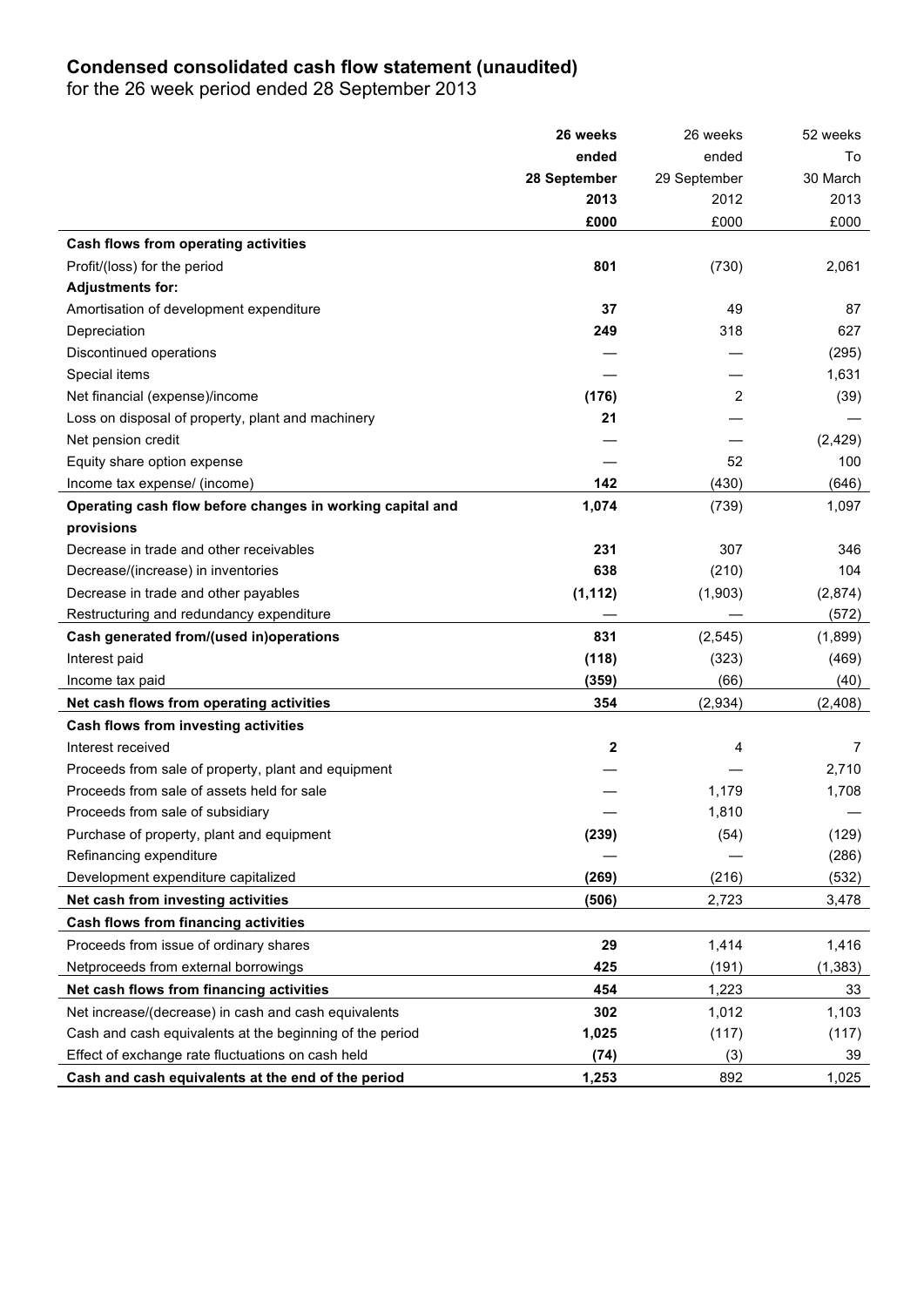#### **1. Basis of preparation**

The 600 Group PLC (the "Company") is a public limited company incorporated and domiciled in England and Wales. The Company's ordinary shares are traded on the AIM Market of the London Stock Exchange. The Consolidated Interim Financial Statements of the Company for the 26 week period ended 28 September 2013 comprise the Company and its subsidiaries (together referred to as the "Group").

This half yearly financial report is the condensed consolidated financial information of the Group for the 26 week period ended 28 September 2013. The Condensed Consolidated Half-yearly Financial Statements do not constitute statutory financial statements and do not include all the information and disclosures required for full annual financial statements. The Condensed Consolidated Half-yearly Financial Statements were approved by the Board on 20 November 2013.

The comparative figures for the financial year ended 30 March 2013 are not the Group's statutory accounts for that financial year. Those accounts have been reported on by the Group's auditors and delivered to the Registrar of Companies. The report of the auditors was (i) unqualified; (ii) did not include a reference to any matters to which the auditors drew attention by way of emphasis without qualifying their report, and (iii) did not contain a statement under Section 498 (2) or (3) of the Companies Act 2006.

The half yearly results for the current and comparative period are neither audited nor reviewed by the Company's auditors.

As noted in the Basis of preparation accounting policy in the Group's Financial Statements for 30 March 2013 the Group agreed amendments to its UK banking arrangements with Santander on 5 September 2012 which include a revolving credit facility of £2.5m until 30 June 2014 and on 21 October 2013 a new on demand £500,000 trade finance facility was also made available to the UK businesses. The overseas bank overdrafts in place around the Group are all due for renewal within the next 6 months.

The Group has held discussions with Santander PLC and its overseas banks about its future borrowing needs and no matters have been drawn to its attention to suggest that renewal of, or provision of, similar working capital facilities would not be forthcoming on acceptable terms at the expiry of the current facilities. The Group also considers that alternative sources of finance would be available should the need arise.

The Group's forecasts and projections, taking account of reasonably possible changes in trading performance, show that the Group should be able to operate within the level of these facilities.

The Directors have a reasonable expectation that the Company and the Group have adequate resources to continue in operational existence for the foreseeable future. Accordingly, they have continued to adopt the going concern basis in the preparation of this half yearly financial report.

### **2. Significant accounting policies**

The Condensed Consolidated Financial Statements in this half yearly financial report for the 26 week period ended 28 September 2013 have been prepared using accounting policies and methods of computation consistent with those set out in The 600 Group PLC's Annual Report and Financial Statements for the 52 week period ended 30 March 2013 except that the basis for deferring the income or expense relating to employee benefits has been amended due to the adoption of IAS 19 'Employee Benefits (2011)' from 31 March 2013.

As a result of the change the Group now determines the net interest income on the net employee benefits asset for the period by applying the discount rate used to measure the employee benefit obligation at the start of the annual period to the net employee benefit asset at the beginning of the annual period. The comparative figures, including the related deferred taxation, have been restated accordingly in the Income Statement and Statement of Comprehensive Income. As there is no effect on the balance sheet carrying amount for employee benefits or the retained earnings, restated statements of financial position have not been presented.

In preparing the condensed financial statements, management is required to make accounting assumptions and estimates. The assumptions and estimation methods were consistent with those applied to the Annual Report and Financial Statements for the 52 week period ended 30 March 2013.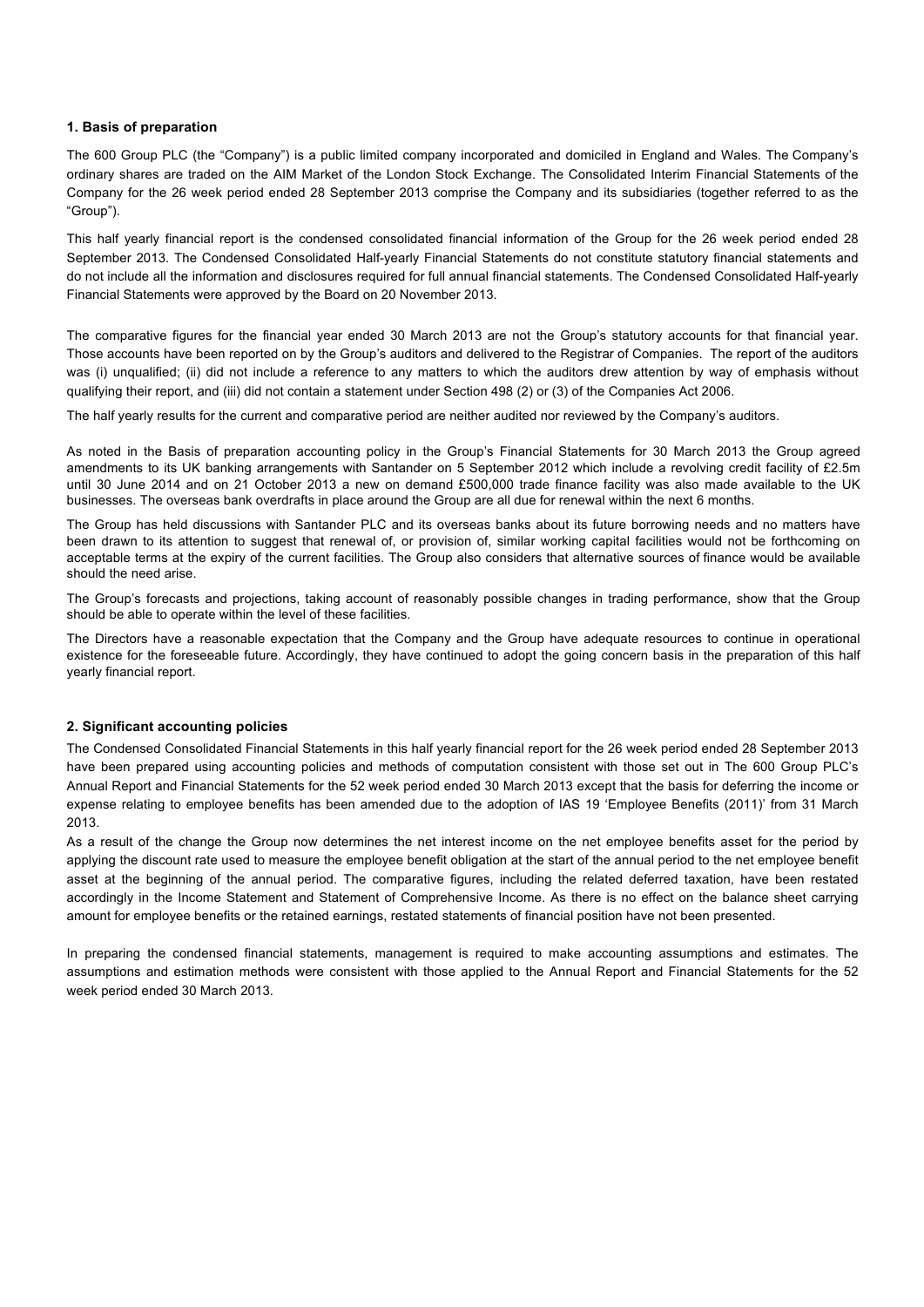### **3. Segment analysis**

IFRS 8 – "Operating Segments" requires operating segments to be identified on the basis of internal reporting about components of the Group that are regularly reviewed by the chief operating decision maker to allocate resources to the segments and to assess their performance. The chief operating decision maker has been identified as the Executive Directors. The Executive Directors review the Group's internal reporting in order to assess performance and allocate resources.

The Executive Directors consider there to be two continuing operating segments being Machine Tools and Precision Engineered Components and Laser Marking.

The Executive Directors assess the performance of the operating segments based on a measure of operating profit/(loss). This measurement basis excludes the effects of Special Items from the operating segments. Head Office and unallocated represent central functions and costs and include the effects of the Group Final Salary Scheme in the UK and the charge for share based payments.

The following is an analysis of the Group's revenue and results by reportable segment:

|                                    | Continuing                     |                |                    |           |  |  |  |
|------------------------------------|--------------------------------|----------------|--------------------|-----------|--|--|--|
| 26 Weeks ended 28 September 2013   | <b>Machine</b><br><b>Tools</b> |                |                    |           |  |  |  |
|                                    | & Precision                    |                | <b>Head Office</b> |           |  |  |  |
|                                    | <b>Engineered</b>              | Laser          | &                  |           |  |  |  |
|                                    | <b>Components</b>              | <b>Marking</b> | unallocated        | Total     |  |  |  |
| Segmental analysis of revenue      | £000                           | £000           | £000               | £000      |  |  |  |
| Revenue from external customers    | 17,648                         | 3,289          |                    | 20,937    |  |  |  |
| Inter-segment revenue              |                                | 166            |                    | 166       |  |  |  |
| Total segment revenue              | 17,648                         | 3,455          |                    | 21,103    |  |  |  |
| Less: inter-segment revenue        |                                | (166)          |                    | (166)     |  |  |  |
| Total revenue                      | 17.648                         | 3,289          |                    | 20,937    |  |  |  |
| <b>Operating Profit/(loss)</b>     | 1,213                          | 144            | (590)              | 767       |  |  |  |
| Other segmental information:       |                                |                |                    |           |  |  |  |
| Reportable segment assets          | 16,399                         | 4,622          | 22,692             | 43,713    |  |  |  |
| Reportable segment liabilities     | (6, 236)                       | (1, 119)       | (14, 510)          | (21, 865) |  |  |  |
| Intangible & Fixed asset additions | 120                            | 388            |                    | 508       |  |  |  |
| Depreciation and amortisation      | 162                            | 109            | 14                 | 285       |  |  |  |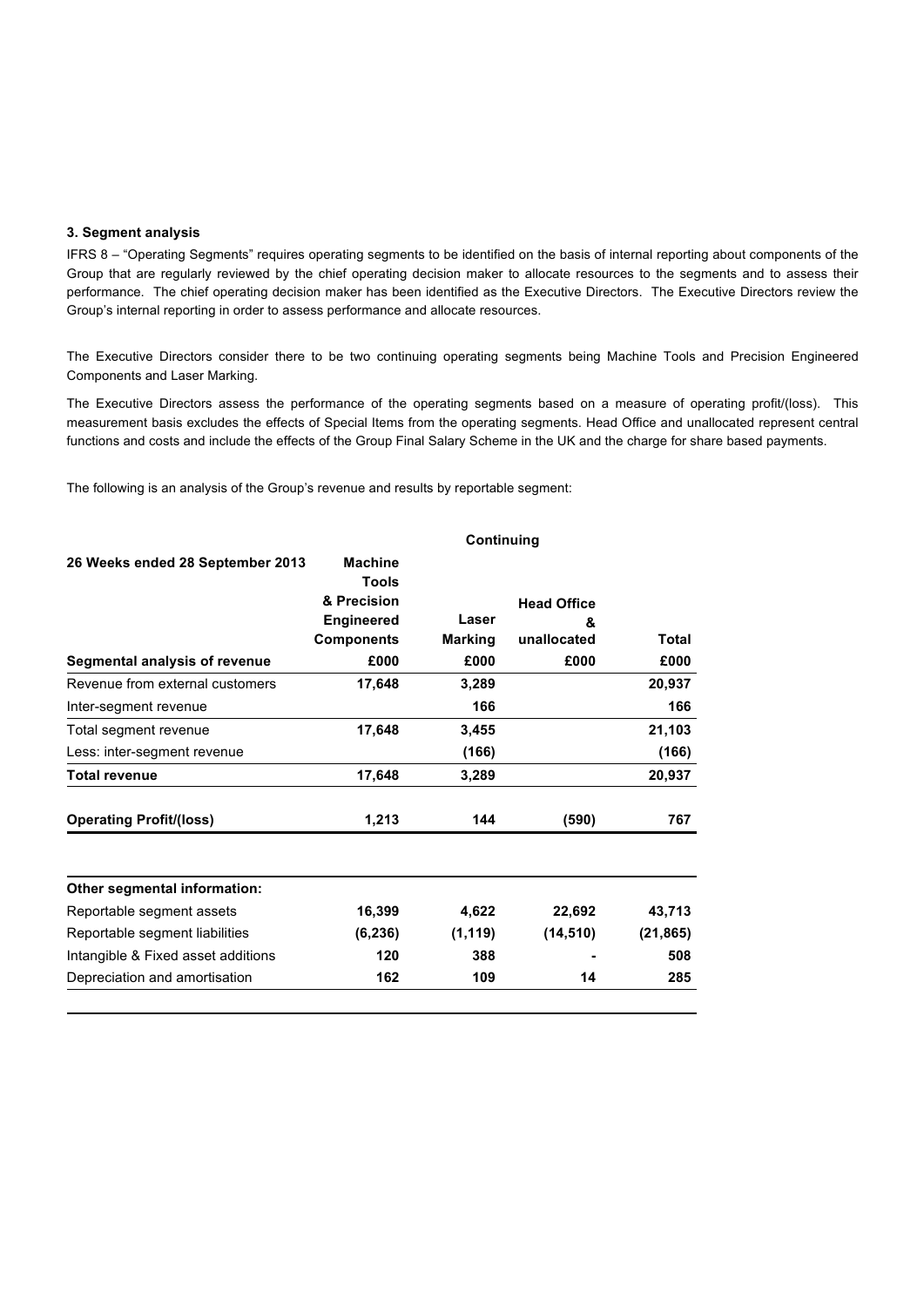# **3. Segment analysis (continued)**

|                                                                       |                                               | Continuing      |                       |           |                                 |               |
|-----------------------------------------------------------------------|-----------------------------------------------|-----------------|-----------------------|-----------|---------------------------------|---------------|
| 26 Weeks ended 29 September 2012                                      | Machine<br>Tools<br>& Precision<br>Engineered | Laser           | <b>Head Office</b>    | Total     |                                 |               |
|                                                                       | Components<br>£000                            | Marking<br>£000 | & unallocated<br>£000 | £000      | continuing Discontinued<br>£000 | Total<br>£000 |
| Segmental analysis of revenue                                         |                                               |                 |                       |           |                                 |               |
| Revenue from external customers                                       | 16,494                                        | 3,417           |                       | 19,911    | 3,658                           | 23,569        |
| Inter-segment revenue                                                 |                                               | 78              |                       | 78        | 323                             | 401           |
| Total segment revenue                                                 | 16,494                                        | 3,495           |                       | 19,989    | 3,981                           | 23,970        |
| Less: inter-segment revenue                                           |                                               | (78)            |                       | (78)      | (323)                           | (401)         |
| Total revenue                                                         | 16,494                                        | 3,417           |                       | 19,911    | 3,658                           | 23,569        |
| Segmental analysis of operating<br>Profit/(loss) before Special Items | 454                                           | 110             | (635)                 | (71)      | (501)                           | (572)         |
| Special Items                                                         |                                               |                 |                       | (333)     |                                 | (333)         |
| Group Loss from operations                                            | 454                                           | 110             | (635)                 | (404)     | (501)                           | (905)         |
| Other segmental information:                                          |                                               |                 |                       |           |                                 |               |
| Reportable segment assets                                             | 20,865                                        | 4,926           | 6,217                 | 32,008    |                                 | 32,008        |
| Reportable segment liabilities                                        | (11, 224)                                     | (1,793)         | (7, 546)              | (20, 563) |                                 | (20, 563)     |
| Fixed asset additions                                                 | 54                                            | 216             |                       | 270       |                                 | 270           |
| Depreciation and amortisation                                         | 296                                           | 57              | 14                    | 367       |                                 | 367           |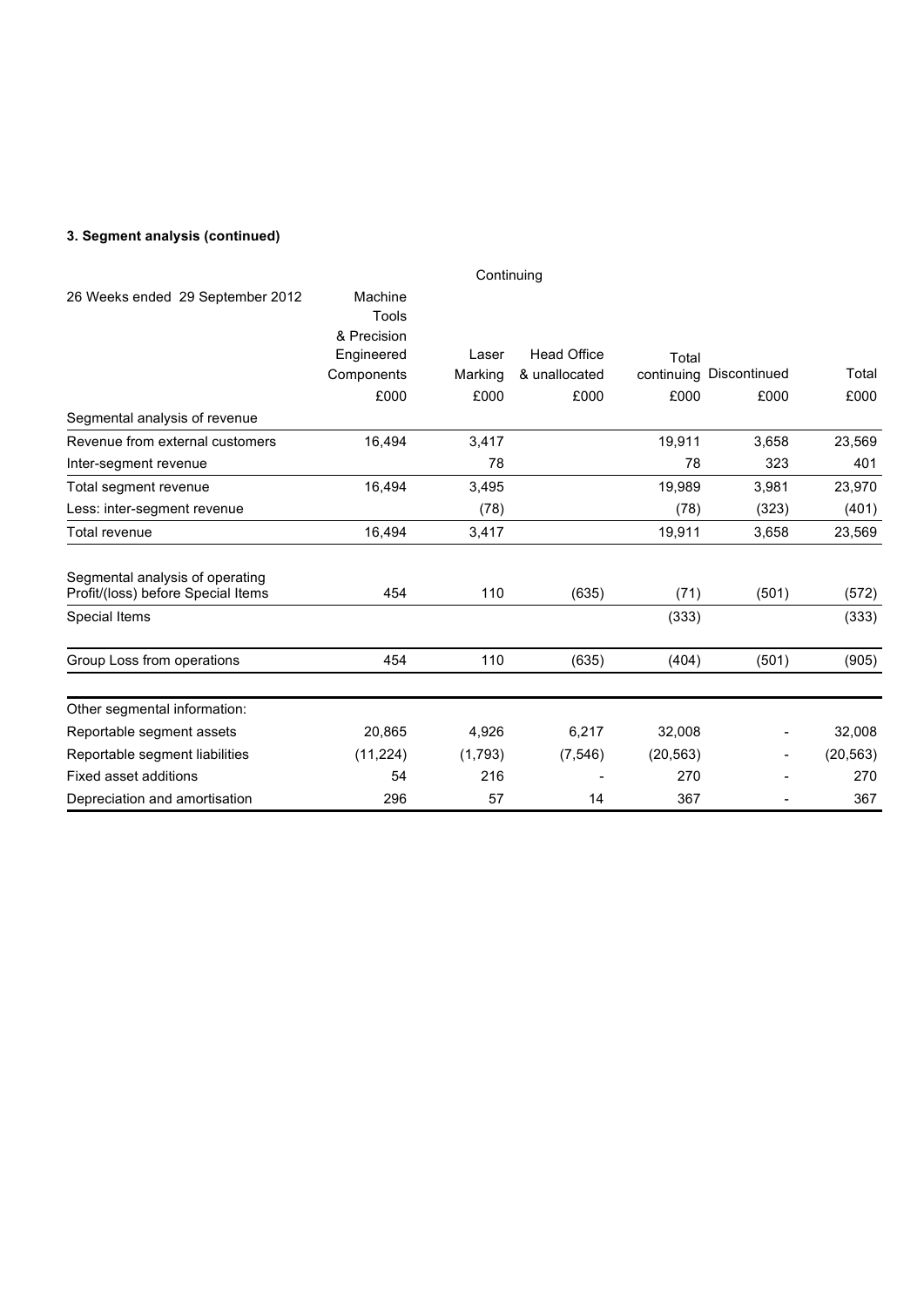# 3**. Segment analysis (continued)**

|                                               |                                 | Continuing |                    |           |                           |           |
|-----------------------------------------------|---------------------------------|------------|--------------------|-----------|---------------------------|-----------|
| 52-weeks ended 30 March 2013                  | Machine<br>Tools<br>& Precision |            |                    |           |                           |           |
|                                               | Engineered                      | Laser      | <b>Head Office</b> |           |                           |           |
|                                               | Components                      | Marking    | & unallocated      |           | <b>Total Discontinued</b> | Total     |
| Segmental analysis of revenue                 | £000                            | £000       | £000               | £000      | £000                      | £000      |
| Revenue from external customers               | 34,906                          | 6,882      |                    | 41,788    | 3,658                     | 45,446    |
| Inter-segment revenue                         |                                 | 131        |                    | 131       | 323                       | 454       |
| Total segment revenue                         | 34,906                          | 7,013      |                    | 41,919    | 3,981                     | 45,900    |
| Less: inter-segment revenue                   |                                 | (131)      |                    | (131)     | (323)                     | (454)     |
| Total revenue per statutory accounts          | 34,906                          | 6,882      |                    | 41,788    | 3,658                     | 45,446    |
| Segmental analysis of operating Profit/(loss) |                                 |            |                    |           |                           |           |
| before special Items                          | 2,145                           | 213        | (1,385)            | 973       | (500)                     | 473       |
| Special Items                                 | (1, 391)                        | 7          | 2,082              | 698       |                           | 698       |
| Group (Loss)/profit from operations           | 754                             | 220        | 697                | 1,671     | (500)                     | 1,171     |
| Other segmental information:                  |                                 |            |                    |           |                           |           |
| Reportable segment assets                     | 18,006                          | 4,374      | 22,123             | 44,503    | $\overline{\phantom{0}}$  | 44,503    |
| Reportable segment liabilities                | (7, 166)                        | (1, 187)   | (14, 493)          | (22, 846) | ۰.                        | (22, 846) |
| Fixed asset additions                         | 72                              | 57         |                    | 129       |                           | 129       |
| Depreciation and amortisation                 | 491                             | 195        | 28                 | 714       |                           | 714       |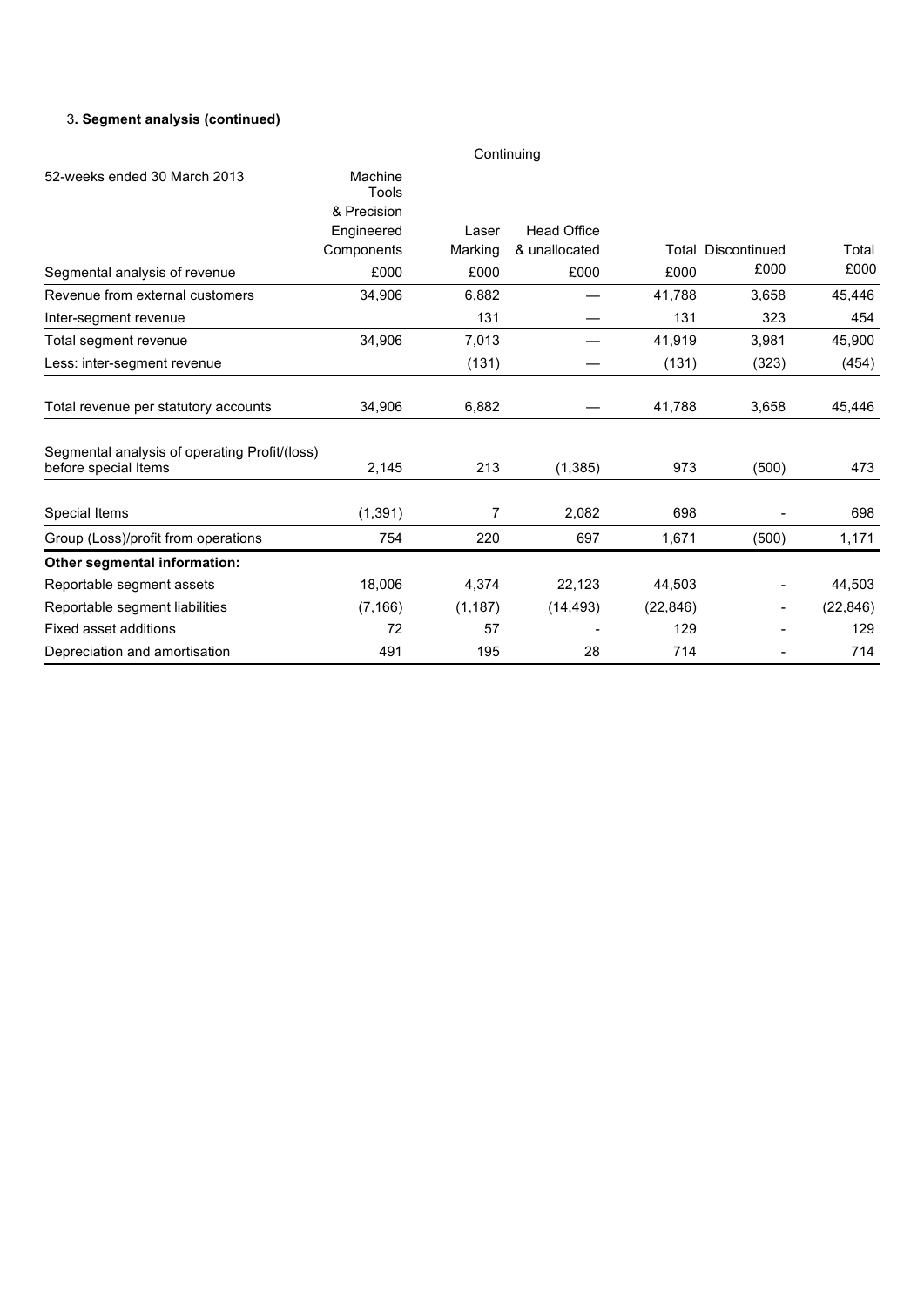### **4.Discontinued operations**

600SA the Group's South African business was sold on 16 July 2012 and FMT the Group's Polish manufacturing business was sold on 11 September 2012.

The results and loss on sale for both these activities were included in the post tax loss on discontinued activities in the Group's Condensed consolidated income statement.

The results of these discontinued operations were as follows:

|                                                           | 26 weeks ended 28 September<br>26 weeks ended 29 September |           |          |          | 52 weeks ended 30 March  |          |          |  |
|-----------------------------------------------------------|------------------------------------------------------------|-----------|----------|----------|--------------------------|----------|----------|--|
|                                                           | 2013                                                       |           |          | 2012     |                          |          | 2013     |  |
|                                                           | £000                                                       | £000 £000 |          | £000     | £000                     | £000     | £000     |  |
|                                                           |                                                            | South     |          |          | South                    |          |          |  |
|                                                           | Total                                                      | Africa    | Poland   | Total    | Africa                   | Poland   | Total    |  |
| Results of the discontinued operations                    |                                                            |           |          |          |                          |          |          |  |
| Revenue                                                   | $\blacksquare$                                             | 3,042     | 616      | 3,658    | 3,042                    | 616      | 3,658    |  |
| Expenses                                                  |                                                            | (3,003)   | (1, 156) | (4, 159) | (3,002)                  | (1, 156) | (4, 158) |  |
| Profit /(loss) before tax from discontinued<br>operations |                                                            | 39        | (540)    | (501)    | 40                       | (540)    | (500)    |  |
| Taxation                                                  |                                                            |           |          |          |                          |          |          |  |
| Profit/(Loss) from operating activities after tax         |                                                            | 39        | (540)    | (501)    | 40                       | (540)    | (500)    |  |
| Profit from sale of discontinued activities               |                                                            |           |          |          | $\overline{\phantom{a}}$ | 205      | 205      |  |
| Profit/(Loss) for the period                              |                                                            | 39        | (540)    | (501)    | 40                       | (335)    | (295)    |  |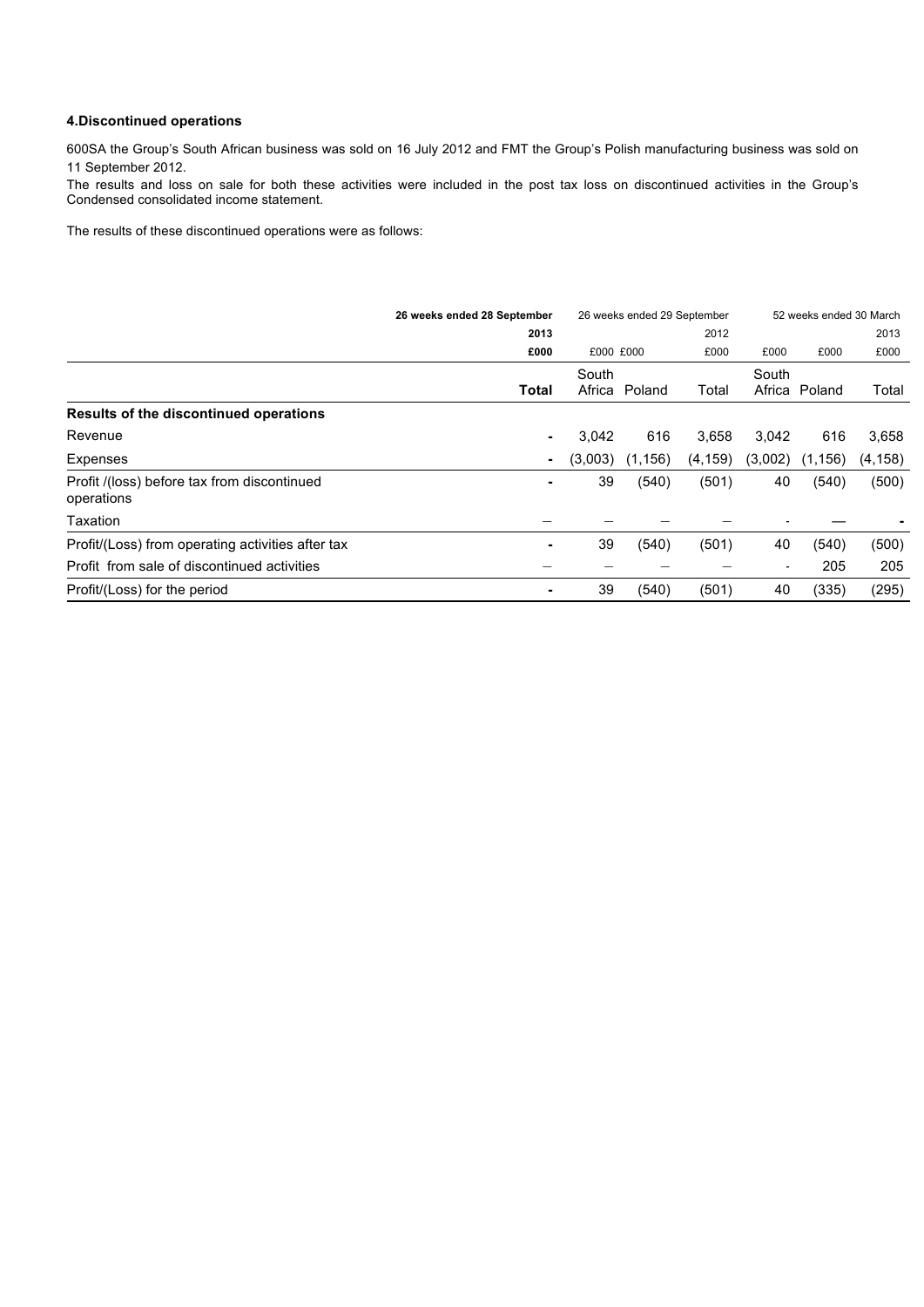# **5.SPECIAL ITEMS**

In order for users of the financial statements to better understand the underlying performance of the Group the Board have separately disclosed transactions which by virtue of their size or incidence, are considered to be one off in nature.

Such items include gains and losses on the sale of properties and assets, exceptional costs relating to reorganisation, redundancy and restructuring, legal disputes and inventory and intangibles impairments.

|                                        | 28 September<br>2013<br>£000 | 29 September<br>2012<br>£000 | 30 March<br>2013<br>£000 |
|----------------------------------------|------------------------------|------------------------------|--------------------------|
|                                        |                              |                              |                          |
|                                        |                              |                              |                          |
| <b>Cost of sales</b>                   |                              |                              |                          |
| Inventory impairments                  |                              |                              | 246                      |
| Redundancies                           |                              | 165                          | 354                      |
| <b>Operating costs</b>                 |                              |                              |                          |
| Redundancies                           |                              | 100                          |                          |
| Reorganisation and restructuring costs |                              | 170                          | 760                      |
| Profit on sale of freehold property    |                              | (155)                        | (23)                     |
| Share-based payments                   |                              | 53                           | 99                       |
| Pension curtailment credit             |                              |                              | (2, 429)                 |
| Refinancing                            |                              | 253                          | 295                      |
| <b>Total Special Items</b>             |                              | 586                          | (698)                    |

### **6.FINANCIAL INCOME AND EXPENSE**

|                                        | 28 September | 29 September | 30 March   |
|----------------------------------------|--------------|--------------|------------|
|                                        | 2013         | 2012         | 2013       |
|                                        |              | (Restated)   | (Restated) |
|                                        | £000         | £000         | £000       |
| Interest income                        | $\mathbf{2}$ | 11           | 7          |
| Interest on Pension surplus            | 421          | 309          | 618        |
| <b>Financial income</b>                | 423          | 320          | 625        |
| Bank overdraft and loan interest       | (78)         | (150)        | (185)      |
| Shareholder Ioan interest              | (100)        | (100)        | (200)      |
| Other loan interest                    |              |              | (23)       |
| Finance charges on finance leases      | (6)          | (20)         | (61)       |
| Amortisation of shareholder loan costs | (63)         | (52)         | (117)      |
| Refinancing costs – special items      |              | (253)        |            |
| <b>Financial expense</b>               | (247)        | (575)        | (586)      |
|                                        |              |              |            |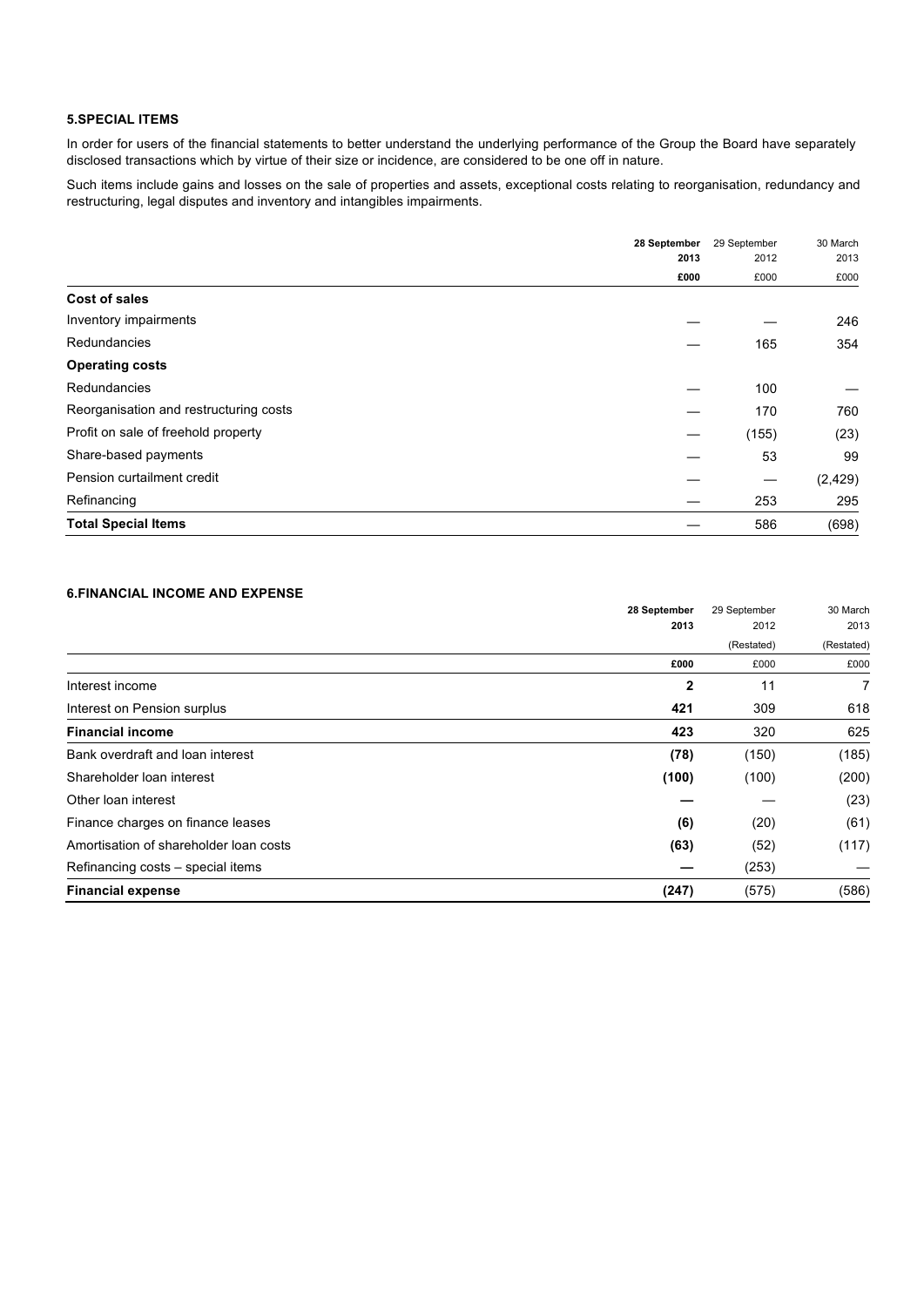# **7. TAXATION**

|                                                     | 28 September | 29 September<br>2012<br>(Restated) | 30 March<br>2013<br>(Restated) |
|-----------------------------------------------------|--------------|------------------------------------|--------------------------------|
|                                                     | 2013         |                                    |                                |
|                                                     |              |                                    |                                |
|                                                     | £000         | £000                               | £000                           |
| Current tax:                                        |              |                                    |                                |
| Corporation tax at 23% (2012: 26%):                 |              |                                    |                                |
| Overseas taxation:                                  |              |                                    |                                |
| - current period                                    | (117)        | (57)                               | (499)                          |
| Total current tax charge                            | (117)        | (57)                               | (499)                          |
| Deferred taxation:                                  |              |                                    |                                |
| - current period                                    | (134)        | 495                                | (569)                          |
| - prior period                                      | 109          | (8)                                | 1,714                          |
| Total deferred taxation (charge)/credit             | (25)         | 487                                | 1,145                          |
| Taxation (charged)/credited to the income statement | (142)        | 430                                | 646                            |

Following the enactment of legislation in the UK to reduce the corporation tax rate from 23% to 21% from 1 April 2014, the effective tax rate in this period includes the impact on the income statement of calculating the UK deferred tax balances at the lower UK corporation tax rate.

#### **8. EARNINGS PER SHARE**

.

The calculation of the basic profit per share of 0.95p (2012 (restated):loss of 0.35p) is based on the earnings for the financial period attributable to the Parent Company's shareholders of a profit of £801,000 (2012 (restated): loss of £229,000) and on the weighted average number of shares in issue during the period of 84,368,806 (2012: 65,799,553). At 28 September 2013, there were 4,500,000 (2012: 308,247) potentially dilutive shares on option with a weighted average effect of 1,276,504 giving a diluted profit per share of 0.94p. As a loss cannot be diluted the diluted figures for 2012 (restated) remained the same as the basic loss per share of 0.35p.

The prior period figures have been restated as a result of the changes to pension interest recognition on the adoption of IAS 19 'Employee Benefits (2011)' from 31 March 2013.

|                                                    | 28 September | 29 September<br>2012 | 30 March<br>2013 |
|----------------------------------------------------|--------------|----------------------|------------------|
|                                                    | 2013         |                      |                  |
| Weighted average number of shares                  | £000         | £000                 | £000             |
| Issued shares at start of period                   | 84.256.091   | 63.926.253           | 63,926,253       |
| Effect of shares issued in the period              | 112.715      | 1.873.300            | 11,071,154       |
| Weighted average number of shares at end of period | 84.368.806   | 65.799.553           | 74.997.407       |

### **9.RECONCILIATION OF NET CASH FLOW TO NET DEBT**

|                                                  | 28 September<br>2013<br>£000 | 29 September<br>2012<br>£000 | 30 March<br>2013<br>£000 |
|--------------------------------------------------|------------------------------|------------------------------|--------------------------|
|                                                  |                              |                              |                          |
|                                                  |                              |                              |                          |
| Increase in cash and cash equivalents            | 301                          | 1.012                        | 1,103                    |
| Increase in debt and finance leases              | (425)                        | 191                          | 1,556                    |
| Decrease /(Increase) in net debt from cash flows | (124)                        | 1,203                        | 2,659                    |
| Net debt at beginning of period                  | (5,407)                      | (7,994)                      | (7,994)                  |
| Shareholder Ioan adjustment                      | (60)                         |                              | (111)                    |
| Exchange effects on net funds                    | (10)                         | (96)                         | 39                       |
| Net debt at end of period                        | (5,601)                      | (6,887)                      | (5,407)                  |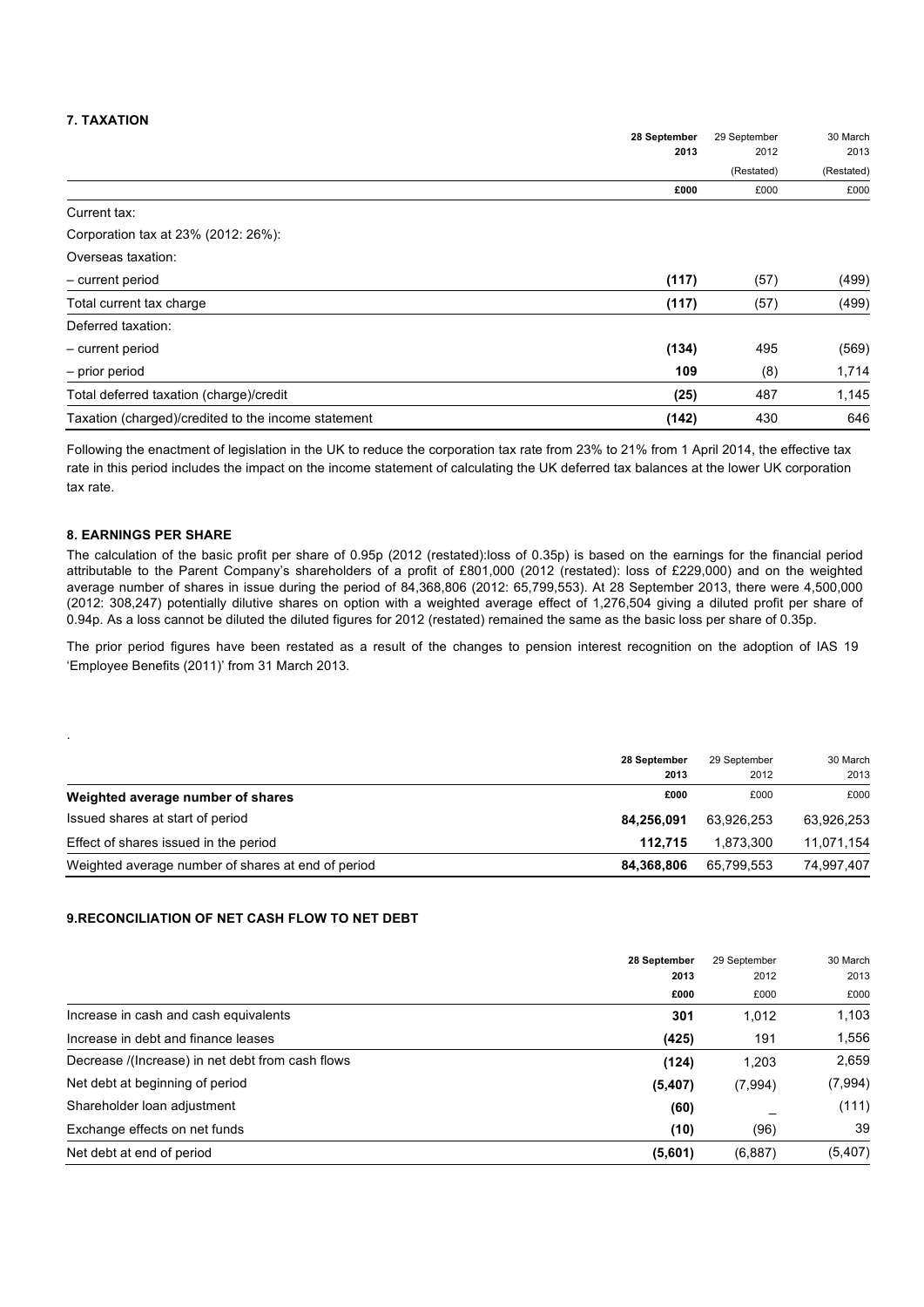### **10. ANALYSIS OF NET DEBT**

|                                                                                   | At       | Exchange/ |       |            | At           |
|-----------------------------------------------------------------------------------|----------|-----------|-------|------------|--------------|
|                                                                                   | 30 March | Reserve   |       |            | 28 September |
|                                                                                   | 2013     | movement  | Other | Cash flows | 2013         |
|                                                                                   | £000     | £000      | £000  | £000       | £000         |
| Cash at bank and in hand                                                          | 925      | (73)      |       | 301        | 1,153        |
| Term deposits (included within cash and cash equivalents<br>on the balance sheet) | 100      |           |       |            | 100          |
|                                                                                   | 1,025    | (73)      |       | 301        | 1,253        |
| Debt due within one year                                                          | (1,208)  | 42        | (160) | (513)      | (1,839)      |
| Debt due after one year                                                           | (2,808)  |           | 160   |            | (2,648)      |
| Shareholder loan                                                                  | (2, 163) |           | (60)  |            | (2, 223)     |
| Finance leases                                                                    | (253)    | 21        |       | 88         | (144)        |
| Total                                                                             | (5, 407) | (10)      | (60)  | (124)      | (5,601)      |

### **11.EMPLOYEE BENEFITS**

The Group has defined benefit pension schemes in the UK and USA. The assets of these schemes are held in separate trusteeadministered funds. The principal scheme is the UK defined benefit plan.

The UK scheme was closed to future accrual of benefits at 31 March 2013. Any deficit contributions required are determined by independent qualified actuaries based upon triennial actuarial valuations in the UK and on annual valuations in the US. There have been no deficit contributions made to the schemes during the reported periods and the latest actuarial valuation of the UK scheme to 31 March 2013 was agreed with the Trustees in October 2013. The Technical Provisions deficit of the UK scheme at 30 September 2013 represented a funding level of 91% and the recovery plan agreed with the Trustees based upon this updated deficit at 30 September 2013 of £19.5m assumes this deficit will be eliminated by a 1% out performance of the scheme assets against the 3.5% gilt yield discount rate assumed in the valuation update over a 14 year period, with the Company again not required to make any deficit contributions.

| 28 September<br>Value of scheme assets and liabilities for the purposes of IAS 19 |           | 29 September | 30 March |
|-----------------------------------------------------------------------------------|-----------|--------------|----------|
|                                                                                   | 2013      | 2012         | 2013     |
|                                                                                   | £000      | £000         | £000     |
| Opening Fair value of schemes assets                                              | 204,214   | 188,665      | 188,665  |
| Experience adjustments in the period                                              | (10, 400) | (3,080)      | 15,549   |
| Closing Fair value of schemes assets                                              | 193,814   | 185.585      | 204,214  |
| Opening present value of schemes liabilities                                      | 186,109   | 177,737      | 177,737  |
| Experience adjustments in the period                                              | (10, 849) | 2,847        | 8,372    |
| Closing present value of schemes liabilities                                      | 175,260   | 180,584      | 186,109  |
| Surplus recognised under IAS 19                                                   | 18,554    | 5,001        | 18,105   |